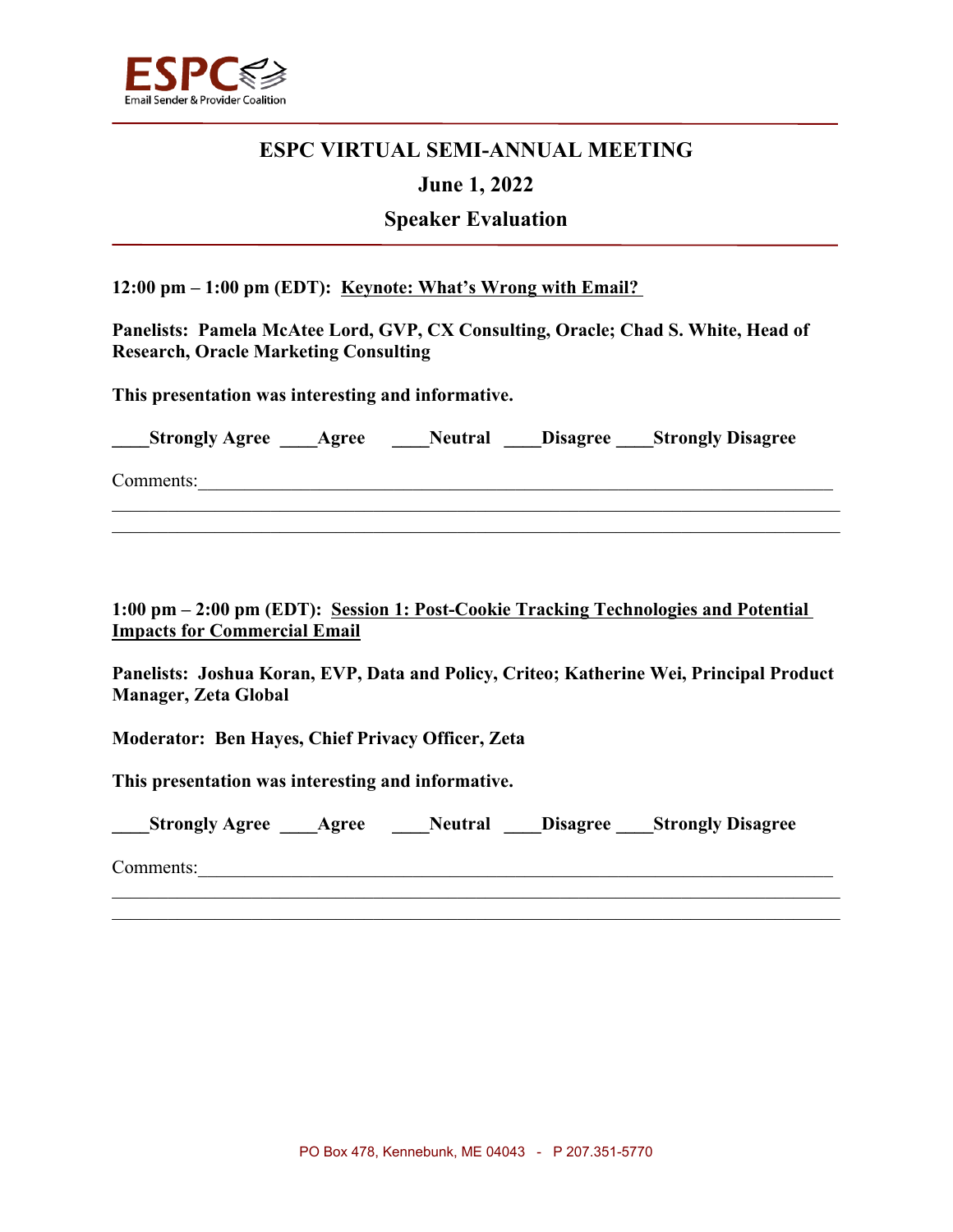

### **2:00 pm – 3:00 pm (EDT): Session 2: BIMI**

**Panelists: Todd Herr, Technical Director, Standards and Ecosystem, Valimail; Marcel Becker, Senior Director of Product Management, Yahoo Inc.; Chuck Swenberg, SVP of Strategy, Red Sift**

**Moderator: Heather Goff, Sr. Director Strategic Deliverability Consulting, Oracle**

**This presentation was interesting and informative.** 

**Strongly Agree Agree Neutral Disagree Strongly Disagree** 

 $\mathcal{L}_\mathcal{L} = \{ \mathcal{L}_\mathcal{L} = \{ \mathcal{L}_\mathcal{L} = \{ \mathcal{L}_\mathcal{L} = \{ \mathcal{L}_\mathcal{L} = \{ \mathcal{L}_\mathcal{L} = \{ \mathcal{L}_\mathcal{L} = \{ \mathcal{L}_\mathcal{L} = \{ \mathcal{L}_\mathcal{L} = \{ \mathcal{L}_\mathcal{L} = \{ \mathcal{L}_\mathcal{L} = \{ \mathcal{L}_\mathcal{L} = \{ \mathcal{L}_\mathcal{L} = \{ \mathcal{L}_\mathcal{L} = \{ \mathcal{L}_\mathcal{$  $\mathcal{L}_\mathcal{L} = \mathcal{L}_\mathcal{L} = \mathcal{L}_\mathcal{L} = \mathcal{L}_\mathcal{L} = \mathcal{L}_\mathcal{L} = \mathcal{L}_\mathcal{L} = \mathcal{L}_\mathcal{L} = \mathcal{L}_\mathcal{L} = \mathcal{L}_\mathcal{L} = \mathcal{L}_\mathcal{L} = \mathcal{L}_\mathcal{L} = \mathcal{L}_\mathcal{L} = \mathcal{L}_\mathcal{L} = \mathcal{L}_\mathcal{L} = \mathcal{L}_\mathcal{L} = \mathcal{L}_\mathcal{L} = \mathcal{L}_\mathcal{L}$ 

 $\mathcal{L}_\mathcal{L} = \mathcal{L}_\mathcal{L} = \mathcal{L}_\mathcal{L} = \mathcal{L}_\mathcal{L} = \mathcal{L}_\mathcal{L} = \mathcal{L}_\mathcal{L} = \mathcal{L}_\mathcal{L} = \mathcal{L}_\mathcal{L} = \mathcal{L}_\mathcal{L} = \mathcal{L}_\mathcal{L} = \mathcal{L}_\mathcal{L} = \mathcal{L}_\mathcal{L} = \mathcal{L}_\mathcal{L} = \mathcal{L}_\mathcal{L} = \mathcal{L}_\mathcal{L} = \mathcal{L}_\mathcal{L} = \mathcal{L}_\mathcal{L}$ 

Comments:

**3:00 pm – 4:00 pm (EDT): Session 3: AMP for Email**

**Panelists: Marcel Becker, Senior Director of Product Management, Yahoo Inc.; Nicholas Einstein, VP Product Marketing and Global Head of Analyst Relations, Netcore Cloud; April Mullen, Director of Brand and Content Marketing, SparkPost**

**Moderator: Chad S. White, Head of Research, Oracle Marketing Consulting**

**This presentation was interesting and informative.** 

| Strongly Agree _____Agree | <b>Neutral</b> |  | <b>Example 1</b> Disagree <u>Strongly</u> Disagree |  |
|---------------------------|----------------|--|----------------------------------------------------|--|
|---------------------------|----------------|--|----------------------------------------------------|--|

 $\mathcal{L}_\mathcal{L} = \{ \mathcal{L}_\mathcal{L} = \{ \mathcal{L}_\mathcal{L} = \{ \mathcal{L}_\mathcal{L} = \{ \mathcal{L}_\mathcal{L} = \{ \mathcal{L}_\mathcal{L} = \{ \mathcal{L}_\mathcal{L} = \{ \mathcal{L}_\mathcal{L} = \{ \mathcal{L}_\mathcal{L} = \{ \mathcal{L}_\mathcal{L} = \{ \mathcal{L}_\mathcal{L} = \{ \mathcal{L}_\mathcal{L} = \{ \mathcal{L}_\mathcal{L} = \{ \mathcal{L}_\mathcal{L} = \{ \mathcal{L}_\mathcal{$ 

Comments: